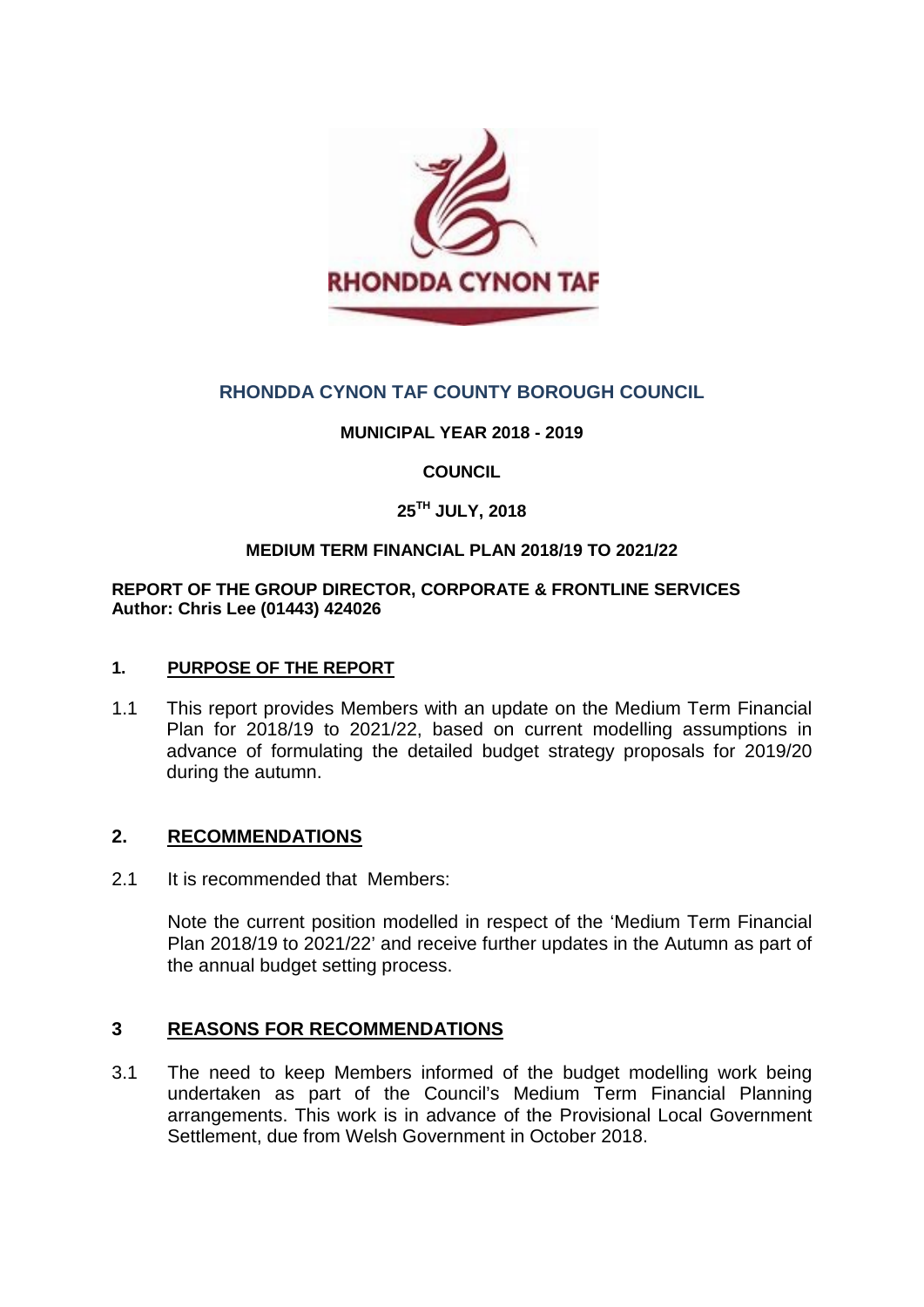# **4. BACKGROUND**

- 4.1 Each year as part of the Council's robust financial management arrangements, an update on the Medium Term Financial Planning assumptions is provided to Members in advance of the detailed budget strategy work in the autumn.
- 4.2 The Public Sector continues to face a prolonged period of ongoing austerity with national forecasts pointing to challenging times for services across local government. This is coupled with increasing demand and costs associated with many services, in particular Social Care Services.
- 4.3 Locally, this Council has demonstrated its ability and willingness to invest in services, linked to our Corporate Plan priorities in order to meet the changing needs of our people and communities. The significant 'additional' investment already agreed by Members during recent years is providing real improvements across many areas including Leisure Centres, Roads and Information Technology.
- 4.4 Whilst investment through the use of one off funds has been very positive, the Council recognises that it must still address base budget shortfalls and make difficult decisions to balance its ongoing revenue budget into the medium term. This report provides an interim view on the scale of the challenge faced and the actions and arrangements being put in place to address any shortfalls across the planning period.

# **5. CURRENT MODELLING ASSUMPTIONS**

- 5.1 The detailed modelling assumptions covering the period 2018/19 to 2021/22 have been updated.
- 5.2 Key assumptions used in the construction of the revenue budget modelling to 2021/22 are shown below:

# 5.3 Income

• Local Government settlement levels are projected to be:

| Year    | <b>Potential</b><br><b>Settlement</b> |
|---------|---------------------------------------|
| 2019/20 | -1.0%                                 |
| 2020/21 | -1.0%                                 |
| 2021/22 | $-1.0%$                               |

- Council Tax increases are currently being modelled at 3% per annum
- Fees and charges uplifted by inflation only.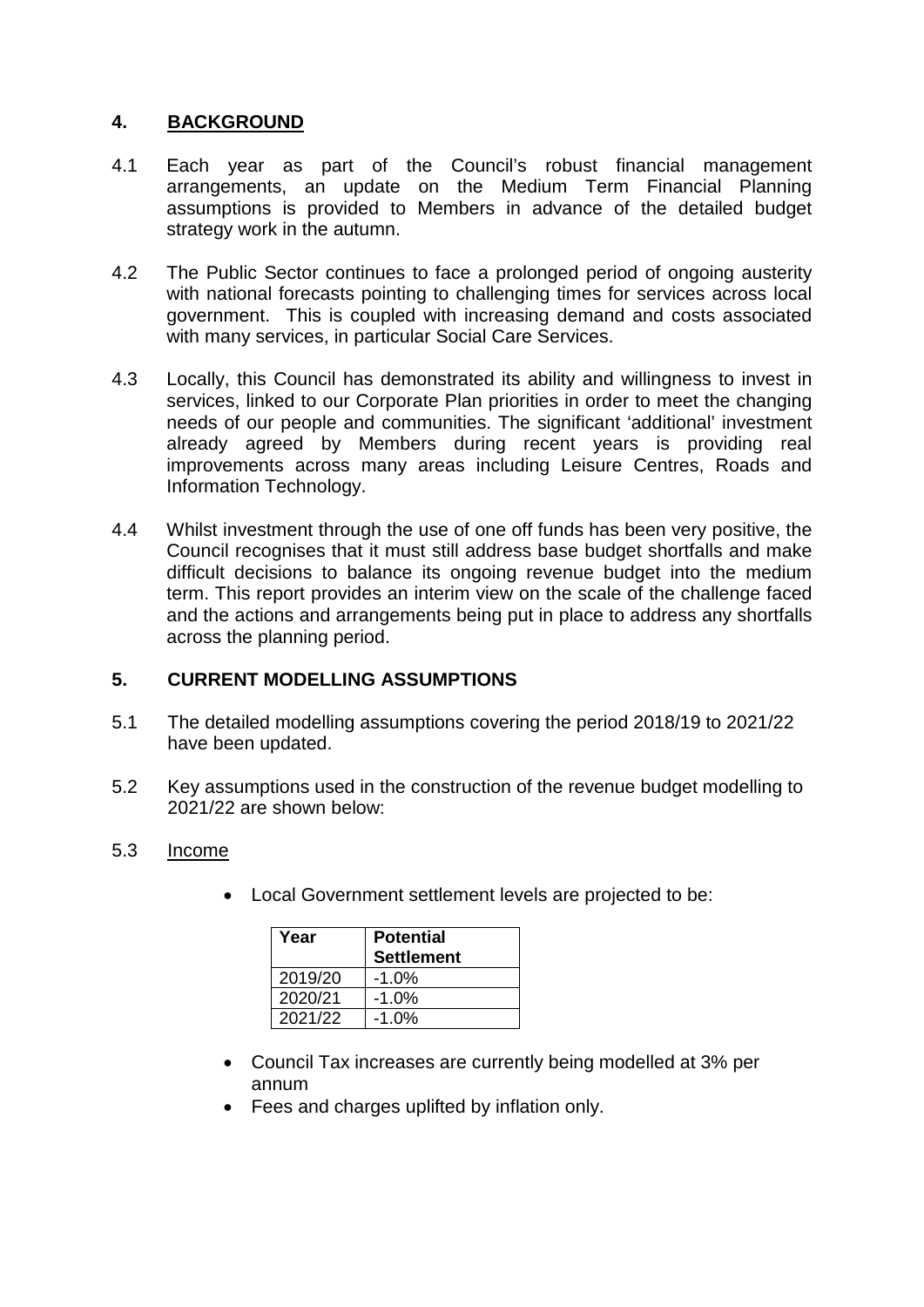## 5.4 Expenditure

- Service area pressures reflected which arise from statutory requirements, demand led pressures, demographics etc.
- Uplifts included for pay, pensions and non pay inflation
- Authority wide requirements reflected including Capital Financing, Levies and the Council Tax Reduction Scheme
- Schools budget is modelled to receive a cash uplift of £1M per year (a minimum increase and in the context of the projected level of WG settlements)

# 6 **CURRENT MODELLING OUTCOMES**

6.1 The modelling uses a number of assumptions which are all subject to change and will be reviewed as part of the detailed budget strategy work in the autumn. The 'base case' includes a reduction in Welsh Government funding of 1% per annum over the three year period. The variability of the potential level of Provisional Settlement from Welsh Government has a significant impact on the budget gap, at £3.6M per 1%. Figure 1 illustrates the outcome of the current 'base case' modelling (pre Provisional Settlement announcement), plus some sensitivity analysis should the Provisional Settlement be more positive (set at 0% flat) or worse (-2%):



#### Figure 1 : Modelled Budget Gap 2019/20 to 2021/22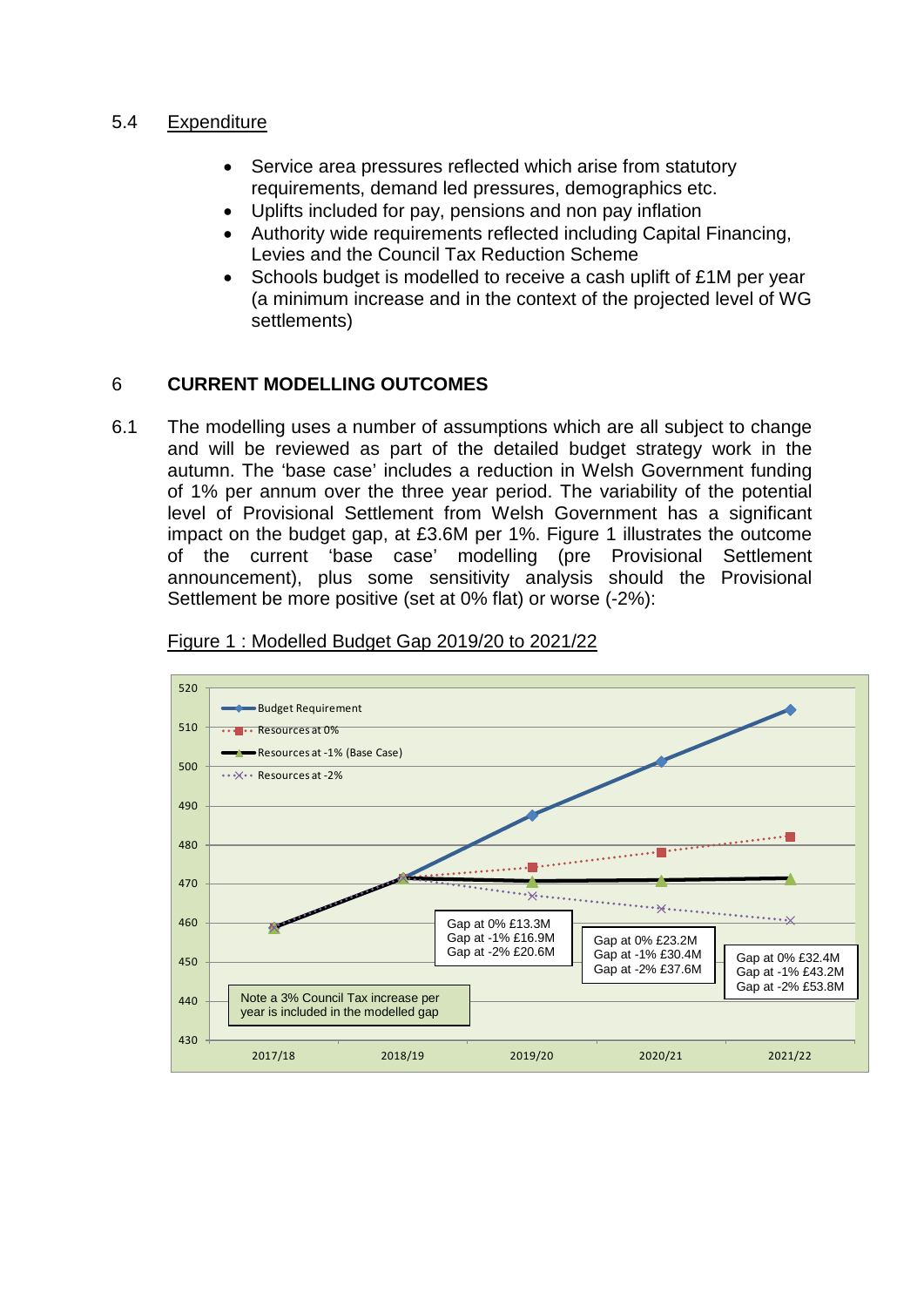# **7 BALANCING THE BUDGET**

- 7.1 The Council continues to focus on the budget gap position over the medium term and has successfully implemented a strategy of early identification and delivery of base budget reducing measures in-year. This has enabled the Council to deliver financial savings early and to replenish the Medium Term Financial Planning and Service Transformation Reserve which has been used proactively as part of the budget strategy for a number of years.
- 7.2 Plans are already being developed across a number of areas to balance the projected budget gap for 2019/20 and the medium term. In particular the focus thus far has been on the continued delivery of an annual efficiency target which protects frontline services. Inevitably the focus at annual budget setting time is for the forthcoming financial year, that is, 2019/20, and the savings quantum required is still to be confirmed pending receipt of the Local Government Settlement from Welsh Government.
- 7.3 Using our 'base case' (-1%) modelling forecast, Figure 2 summarises the current savings requirement position, after taking into account an efficiency target for 2019/20 and after factoring in the impact of decisions already made.

|                                      | 2019/20                               | 2020/21 | 2021/22 |
|--------------------------------------|---------------------------------------|---------|---------|
|                                      | £'000                                 | £'000   | £'000   |
|                                      |                                       |         |         |
| <b>Budget Gap Annual</b>             | 16,949                                | 13,490  | 12,795  |
|                                      |                                       |         |         |
| <b>Budget Reduction Measures</b>     |                                       |         |         |
|                                      |                                       |         |         |
| <b>General Efficiencies - Target</b> | 6,000<br>$\qquad \qquad \blacksquare$ |         |         |
|                                      |                                       |         |         |
| Sporting Exemption (VAT)             | -600                                  |         |         |
| Social Care Charges wef October      |                                       |         |         |
| 2018 (full year impact in 2019/20)   | $-314$                                |         |         |
| Management Structure full year       |                                       |         |         |
| savings                              | $-113$                                |         |         |
|                                      |                                       |         |         |
| <b>Total Budget Reduction</b>        |                                       |         |         |
| <b>Measures</b>                      | 7,027<br>$\blacksquare$               |         |         |
|                                      |                                       |         |         |
| <b>Remaining Budget Gap</b>          | 9,922                                 | 13,490  | 12,795  |

Figure 2: Budget Gap and Savings

7.4 To close the remaining budget gap identified in Figure 2, work is progressing urgently and will be reported to Members as part of the budget strategy work this autumn.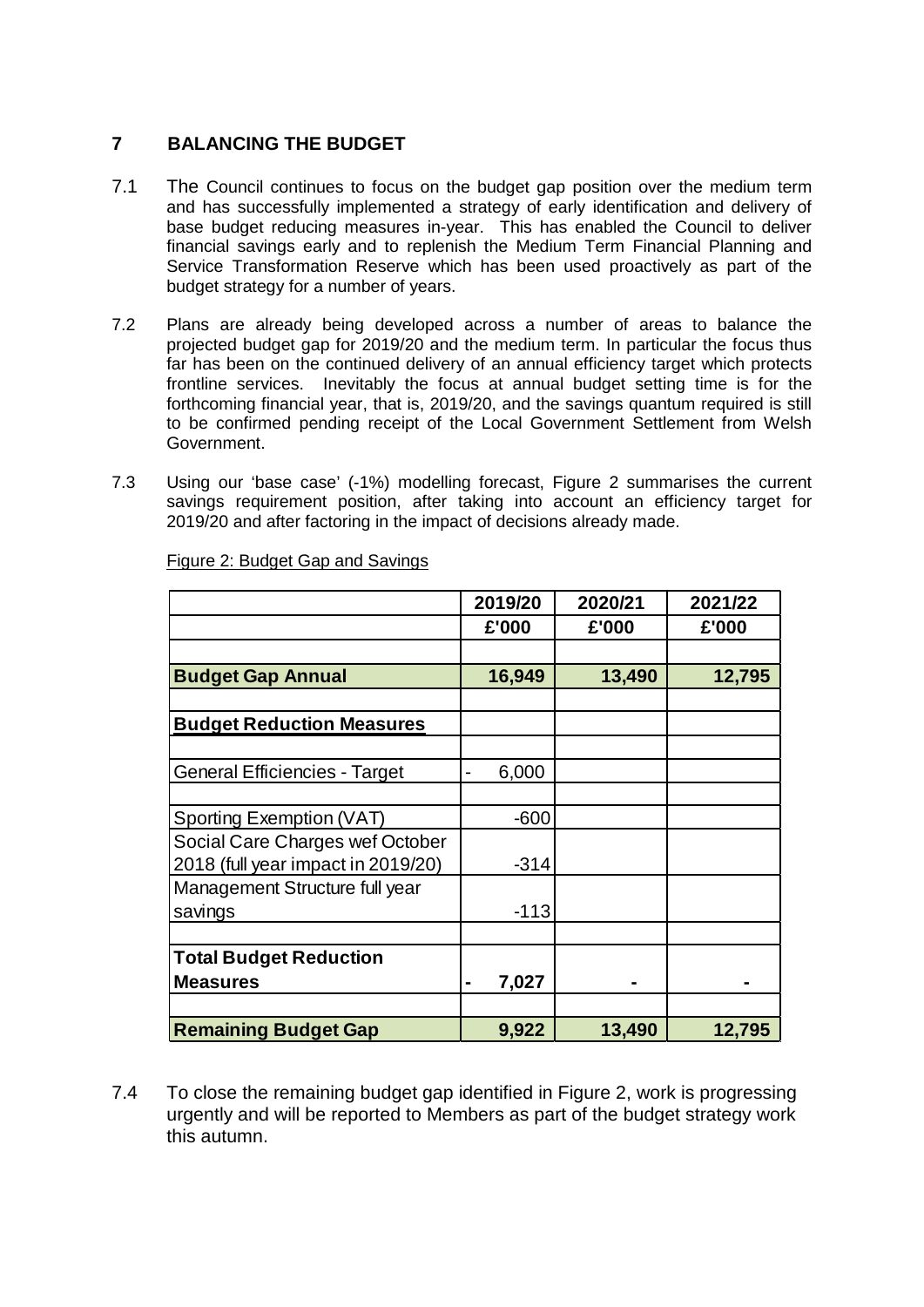- 7.5 We have identified a number of themes to focus and prioritise our efforts over the medium term to identify and deliver a transformation agenda across all of our services. These are :
	- *Digitalisation* taking the opportunity new technology provides to deliver better services for residents, visitors, businesses and how we operate internally.
	- *Commercialism* utilising our scale and expertise to deliver services for other organisations and customers and thereby generate income.
	- *Early Intervention and Prevention* investing in preventative services to deliver savings in the medium term.
	- *Independence* reshaping our services for vulnerable residents to ensure that we promote independence and deliver first class care services.
	- *Efficient and Effective Organisation* challenging our ongoing service delivery and driving out further efficiencies through for example, a reduction in administration costs and reducing property costs linked to new ways of working, for example through agile working.
- 7.6 As work develops through the themes described in 7.5 above, this will be reported through to Members as appropriate.
- 7.7 Greater clarity will be available on the level of savings required post the Provisional Local Government Settlement in October. The position will be reported to Members as soon as possible after the settlement publication.

# **8 EQUALITY & DIVERSITY IMPLICATIONS**

8.1 There are no immediate equality and diversity implications to consider as an Equality Impact Assessment will be an integral part of the budget strategy itself that will be reported on during the autumn.

### **9 CONSULTATION**

9.1 There are no specific consultation requirements at this time.

### **10 FINANCIAL IMPLICATIONS**

10.1 The financial modelling assumptions and implications are set out in the detail of the report. At this stage, the Council is not being asked to make any new financial decisions in respect of the Medium Term Financial Plan.